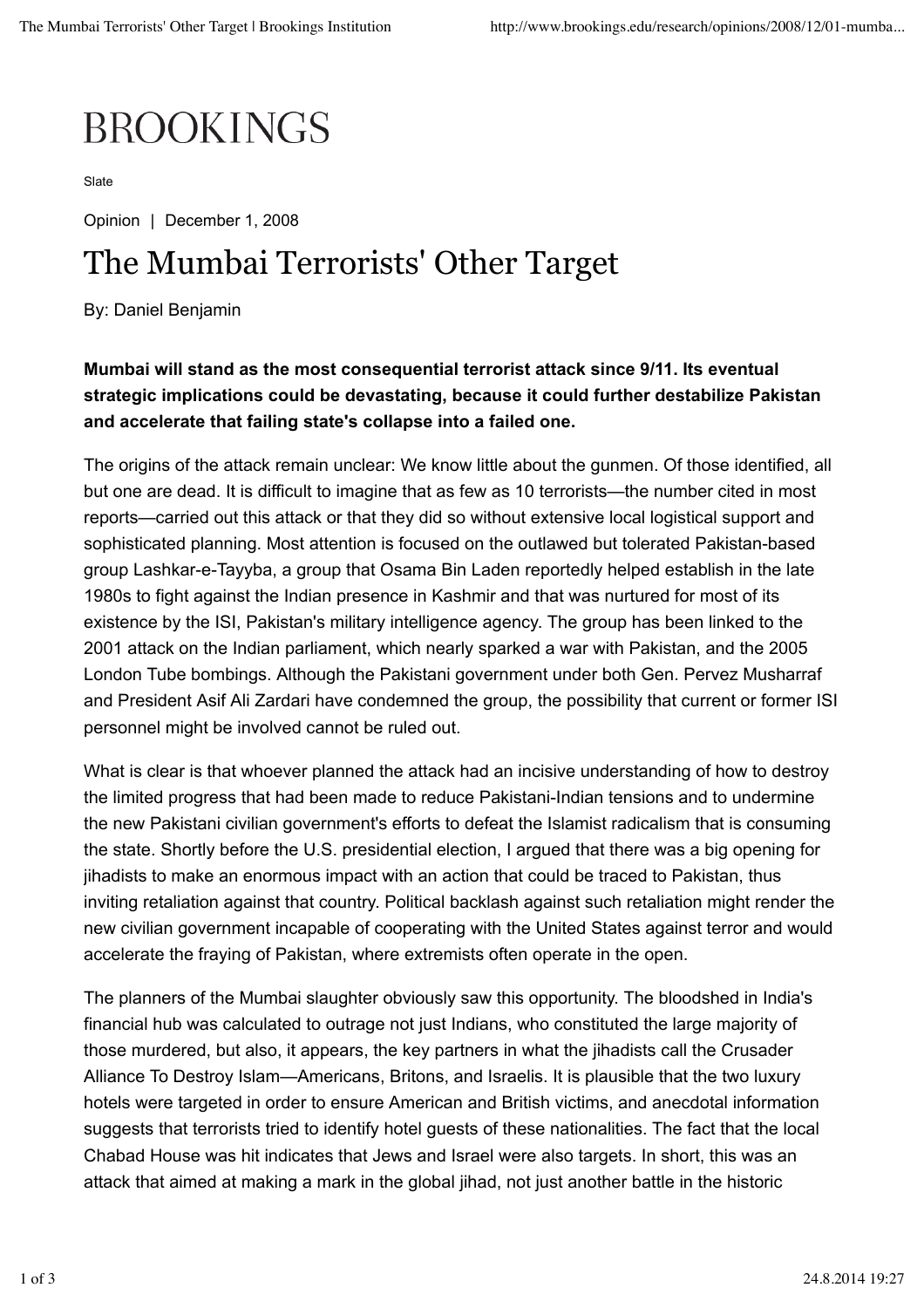back-and-forth between the subcontinental neighbors.

The wholesale killing of Indians in one of their great cities serves key goals for the terrorists. Even if the Indians conclude that the Pakistani government did not sanction the attack, Indian anger at Islamabad's inability to control its territory and keep it from being a base for terrorists will raise tensions, rendering it impossible to make progress in the talks on Kashmir, the disputed region that has been at the heart of the Indo-Pakistani conflict for 60 years. Indians and Pakistanis have been through plenty of close calls, including in 1999, when Pakistan's failed Kargil incursion brought them close to a nuclear exchange, and in 2001, after the attack on the Indian parliament. But even if they don't go to the brink now—and the possibility of miscalculation is always present in South Asia—the cost in lost progress at improving relations will be high.

To the radicals of Lashkar-e-Tayyba, as well as to al-Qaida, Kashmir is a core grievance on which there can be no compromise. Any effort that prevents progress on the issue and delays normalization between Pakistan and India is worth the energy. From the terrorists' perspective, there are other benefits, too: Indians now will become more suspicious of their 130-million-strong Muslim minority, tension that may win the terrorists adherents among this huge—and increasingly restive—community. The unraveling of social peace in India is among the worst nightmares that country could face.

There are too many dead in Mumbai to be glib about anyone else being a "real victim" of this terror. But it is nonetheless true that Pakistan was also a target of the attackers. This episode, much like the killing of Benazir Bhutto, was meant to eviscerate the movement to stabilize this failing state and put it on a course toward moderation.

Indeed, part of the motivation may have been to retaliate against the Zardari government for its efforts to rein in ISI. The relatively new chief of the army staff, Gen. Ashfaq Parvez Kayani —himself a former head of ISI—who had been close to Benazir Bhutto, recently replaced the head of ISI, and Zardari had ordered a part of the agency that dealt with domestic intelligence closed. (None of this rules out the possibility that elements within ISI, operating on their own, had a hand in Mumbai. It has been a symptom of Pakistan's dysfunction that the government has often had little control over ISI—hence the embarrassment that came earlier this year when the U.S. intelligence community confirmed Indian accusations that the agency was behind the bombing of the Indian Embassy in Kabul.)

The Pakistanis will pay a price, too, if the resulting tensions between Islamabad and New Delhi lead to military redeployments along the countries' long border, as Kayani has warned. That will draw troops away from the counterinsurgency efforts to roll back the Pakistani Taliban and other radical groups in the Federally Administered Tribal Areas and the North West Frontier Province—a setback for the United States, which is urging Pakistan to get more serious about its rebels, and for Afghanistan, which must deal with cross-border infiltration. It will also reconfirm the Pakistani army's instinctive belief that it exists to confront India, not strengthen a state in disarray. The less pressure on al-Qaida and other extremists in the FATA, the more danger the United